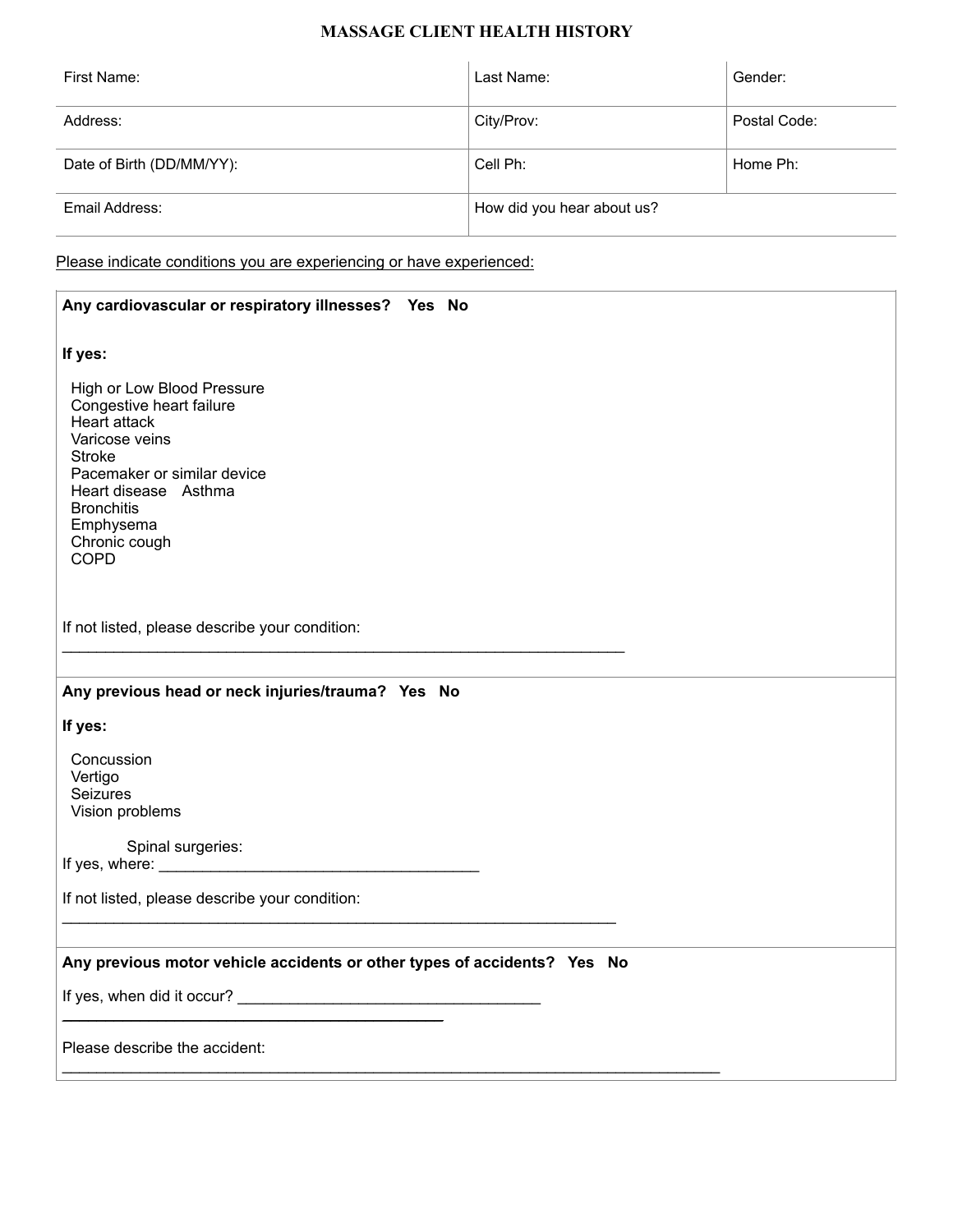## **Any previous surgeries? Yes No**

If yes, when did you have the surgery?

Please describe the surgery:

#### **Are you currently pregnant? Yes No**

If yes, when are you due?

Any current complications?

## **Any previous pregnancies? Yes No**

If yes, were there any complications? Please describe:

\_\_\_\_\_\_\_\_\_\_\_\_\_\_\_\_\_\_\_\_\_\_\_\_\_\_\_\_\_\_\_\_\_\_\_\_\_\_\_\_\_\_\_\_\_\_\_

Additional health questions:

1. Do you have any medical conditions not listed above that we should know about? Yes No If yes, please describe:

\_\_\_\_\_\_\_\_\_\_\_\_\_\_\_\_\_\_\_\_\_\_\_\_\_\_\_\_\_\_\_\_\_\_\_\_\_\_\_\_\_\_\_\_\_\_\_\_\_\_\_\_\_\_\_\_\_\_\_\_\_\_\_\_\_\_\_\_\_

\_\_\_\_\_\_\_\_\_\_\_\_\_\_\_\_\_\_\_\_\_\_\_\_\_\_\_\_\_\_\_\_\_\_\_\_\_\_\_\_\_\_\_\_\_\_\_\_\_\_\_\_\_\_\_\_\_\_\_\_\_\_\_\_\_\_\_\_\_\_\_\_\_\_\_\_\_

\_\_\_\_\_\_\_\_\_\_\_\_\_\_\_\_\_\_\_\_\_\_\_\_\_\_\_\_\_\_\_\_\_\_\_\_\_\_\_\_\_\_\_\_\_\_\_\_\_\_\_\_\_\_\_\_\_\_\_\_\_\_\_\_\_\_\_\_\_\_\_\_\_\_\_\_\_\_\_

\_\_\_\_\_\_\_\_\_\_\_\_\_\_\_\_\_\_\_\_\_\_\_\_\_\_\_\_\_\_\_\_\_\_\_\_\_\_\_\_\_\_\_\_\_\_\_\_\_\_\_\_\_\_\_\_\_\_\_\_\_\_\_\_\_\_\_\_\_\_\_\_\_\_\_\_\_\_

2. Are you currently on any prescribed medications? Yes No

\_\_\_\_\_\_\_\_\_\_\_\_\_\_\_\_\_\_\_\_\_\_\_\_\_\_\_\_\_\_\_\_\_\_\_\_\_\_\_\_\_\_\_\_\_\_\_\_\_\_\_\_\_\_\_\_

If yes, please list them:  $\blacksquare$ 

## **24-Hour Notice for Cancellation of Massage Appointments:**

I understand that I will incur and be responsible for a fee of **50% of the massage price** for same-day cancellations or missed appointments.

**Initial here:** \_\_\_\_\_\_\_\_\_\_\_\_\_\_\_\_

#### Acknowledgement:

I acknowledge that the Massage Therapist is not a physician and does not diagnose illnesses, diseases, or any other physical or mental disorders. I clearly understand that massage therapy is not a substitute for a medical examination. It is recommended that I attend my personal physician for any ailments that I may be experiencing. I acknowledge that no assurances or guarantees have been provided to me as to the results of the treatment. I acknowledge and understand that the Massage Therapist must be fully aware of my existing medical conditions. I have completed my medical history form as provided by my Massage Therapist and disclosed all those medical conditions affecting me. It is my responsibility to keep the Massage Therapist updated on my medical history. The information I have provided is true and complete to the best of my knowledge.

| <b>Signature</b> | <b>Date</b>            | <b>Therapist Signature</b> |
|------------------|------------------------|----------------------------|
|                  | CONSENT TO DIRECT BILL |                            |

# **CONSENT TO DIRECT BILL**